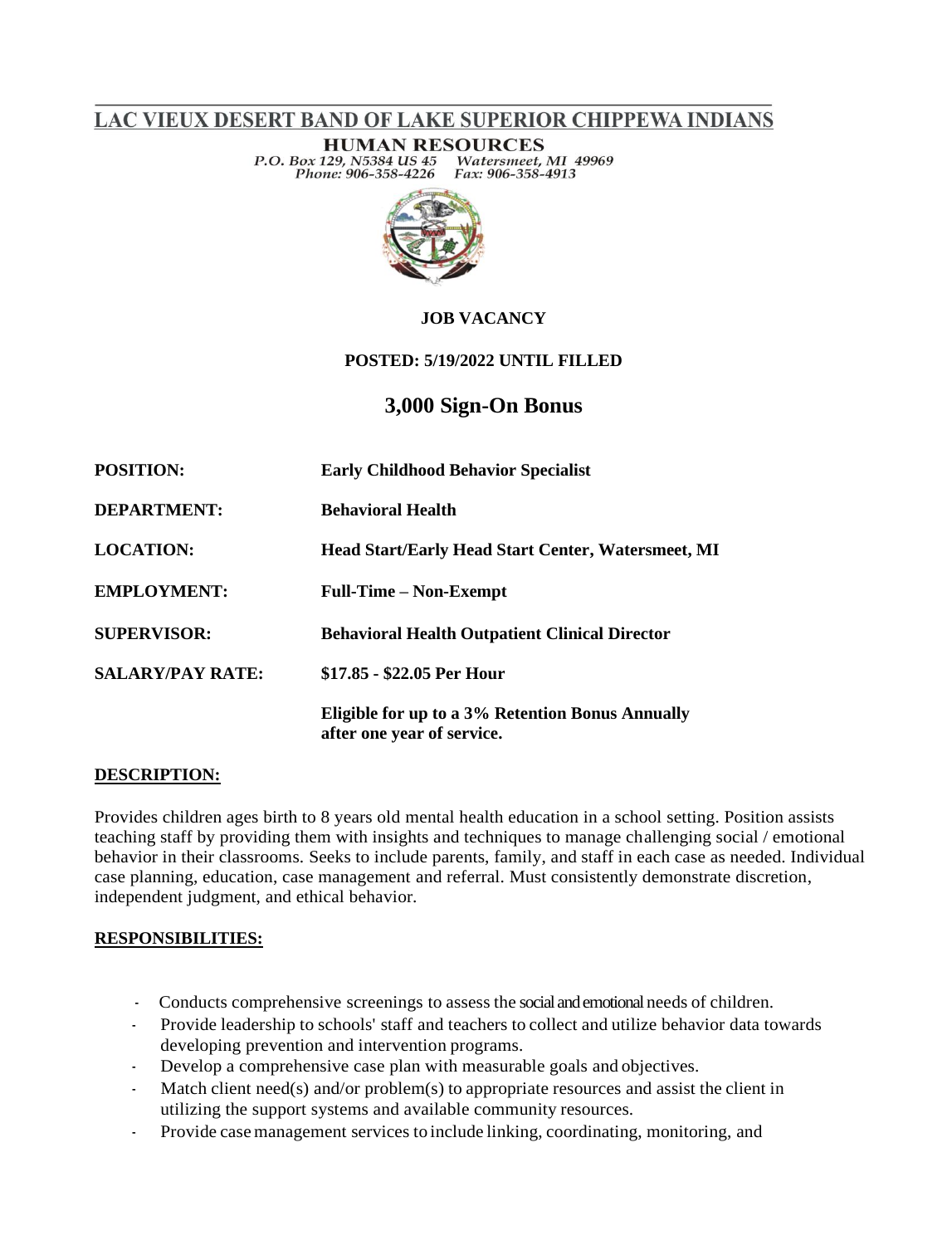advocating for the necessary supports or services to meet the goals of the case plan.

- Provide instruction in areas such associal skills, activities of daily living, communication skills, parenting skills, coping and sensory assistance, and safety planning.
- Collaborate and link professionally with staff from the school, social services, health clinic and Tribal Court, as indicated per individual treatment needs.
- Attend meetings/serve on community teams as assigned by yoursupervisor.
- Conduct Safety planning and work as a team to devise individual safety plans.
- Conduct, and communicate the results of educational evaluations for special education purposes.
- Develop and maintain written case records and service documentation according to Early Head Start standards.
- Adhere to applicable laws, regulations and agency policies governing the delivery of services, protection of the client's confidentiality and the disclosure of client identifying data.
- Obtain appropriately signed consents when soliciting from or providing information to outside resources to protect client confidentiality and rights.
- Attend meetings, training and/or conferences as required.
- Develop, implement and participate in prevention activities and outreach efforts.
- Maintain licensure/qualifications if applicable.
- Provide professional pertinent professional development to staff and maintain records on all training and prevention activities.
- Follow Head Start Performance Standards, Head Start Act and applicable rules and regulations
- Regular and Reliable attendance
- Other appropriate duties as assigned.

# **REQUIRED QUALIFICATIONS:**

| Education: | <b>Required:</b> Bachelors in Education, Human Development, or Behavioral |
|------------|---------------------------------------------------------------------------|
|            | Health field. Applicant must be willing to obtain further educational     |
|            | credentials in behavior intervention.                                     |

Experience: **Required:** 1 year of work in a school or childcare setting or 1 year experience working with children in a mental health career.

Valid driver's license with no restrictions.

### **DESIRED QUALITIES:**

 Knowledge in Early Childhood Development. Must be compassionate, caring, family-friendly Looking for energetic, dependable individual who enjoys working with young children Willing to obtain the training necessary to increase student development.

### **TOOLS AND EQUIPMENT USED:**

 Computer/laptop, telephone/cell phone, copier, fax, papershredder, television/VCR, various screening instruments.

# **PHYSICAL DEMANDS:**